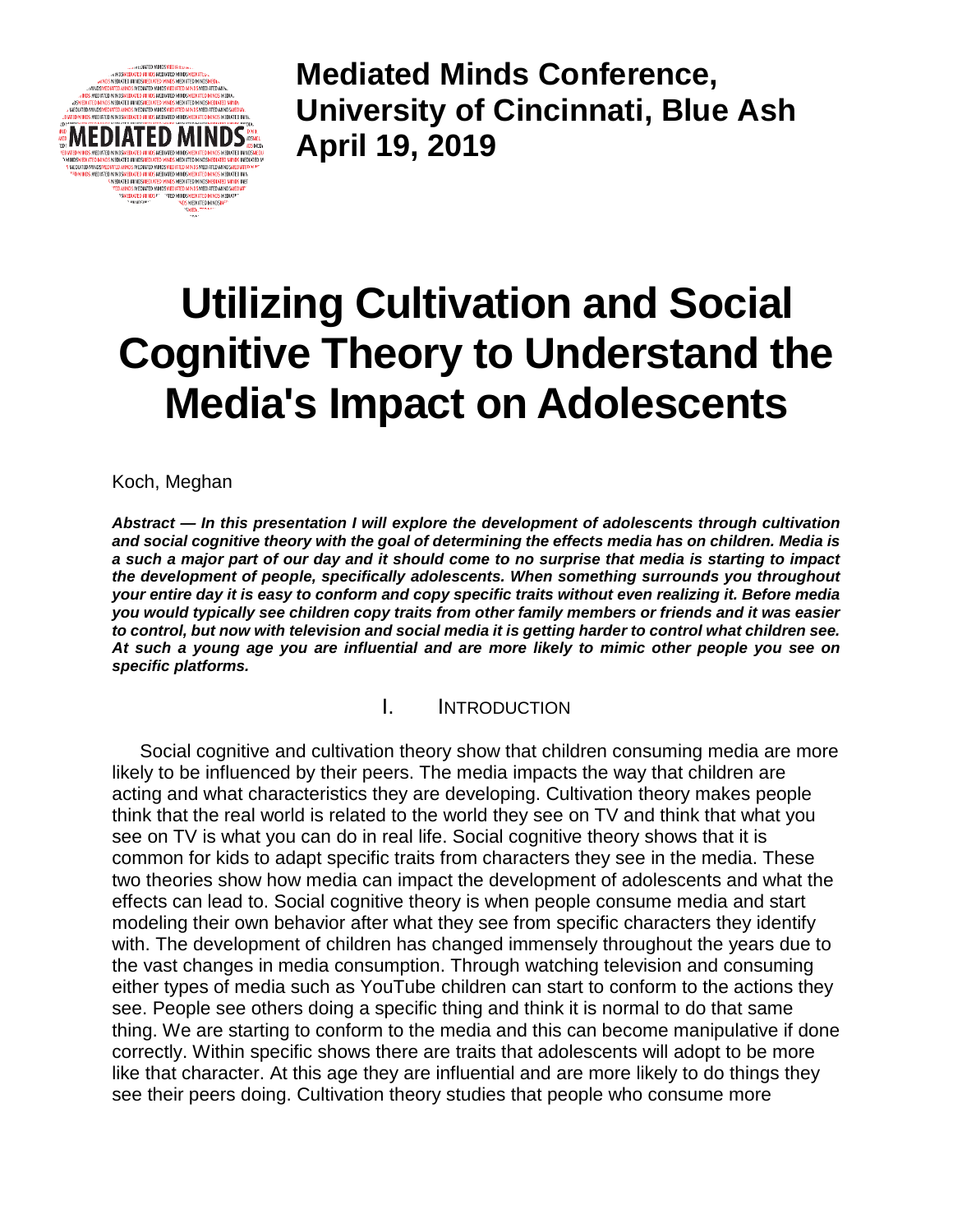

# **Mediated Minds Conference, University of Cincinnati, Blue Ash April 19, 2019**

television are more likely to see the real world as the way television reflects it. If you consume high amounts of television it starts to become harder to distinguish between TV and real life. Growing up in this type of environment you start to believe everything you see on TV.

### II. FINDINGS

Cultivation theory says that people who consume more television are more likely to see the real world in the way that TV reflects it. When there is a specific message that is repeatedly shown then people become more likely to have those beliefs. This theory was first introduced by George Gerbner who said that television was influencing story telling during that time in society. The study of media was started in the mid-1960s to see how people watching television were being affected by what they saw. It states that watching television can have long term effects that start to impact people in their everyday lives. There can be different affects based on if they are a "light" viewer, who watches less than hours a day, and those who are "heavy" viewers, who watch 4+ hours a day. If you see someone on TV doing something you think you are able to do the same things, "media exposure to dangerous driving behaviors influence participants attitudes regarding driving," (Wright and Kelly, 2018). Shows on TV make characters look invincible and this leads to teenagers thinking they can do the same things and nothing will go wrong. They forget about real consequences that can come from their actions.

Social cognitive theory is when people consume media and start to model their own behavior after what they see from specific characters they identify with. The development of children has changed immensely throughout the years due to the vast changes in media consumption. We are surrounded by media and it is easy to use things like the television to entertain children. As parents you can do as much as possible to monitor what you child is watching, but at times they are still being exposed to things that can impact their development. Through watching television and consuming either types of media such as YouTube children can start to conform to the actions they see. In the developmental stages it is critical for parents to demonstrate good behavior to instill in children versus negative things they see on different forms of media.